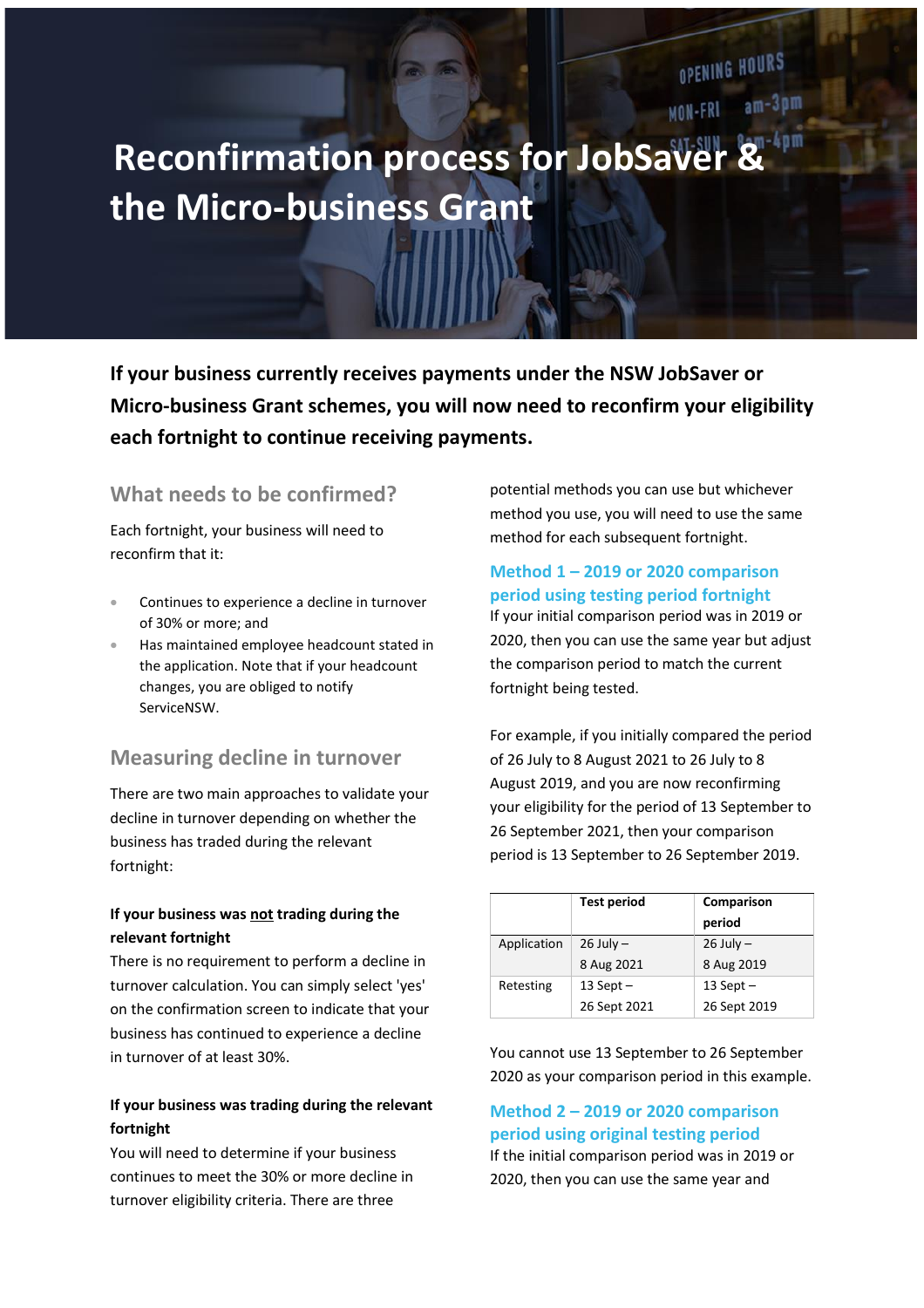comparison period that you used in your original application.

For example, if you initially compared the period of 26 July to 8 August 2021 to 26 July to 8 August 2019, and you are now reconfirming your eligibility for the period of 13 September to 26 September 2021, then your comparison period remains 26 July to 8 August 2019. This comparison period will remain fixed for all future periods.

|             | <b>Test period</b> | Comparison<br>period |  |
|-------------|--------------------|----------------------|--|
| Application | $26$ July $-$      | $26$ July $-$        |  |
|             | 8 Aug 2021         | 8 Aug 2019           |  |
| Retesting   | 13 Sept $-$        | $26$ July $-$        |  |
|             | 26 Sept 2021       | 8 Aug 2019           |  |

#### **Method 3 - 12 June to 25 June 2021 comparison period**

If 12 June to 25 June 2021 was used as your initial comparison period, then you must use the same period as your initial application when reconfirming eligibility.

For example, if you initially compared the period of 26 July to 8 August 2021 to 12 June to 25 June 2021, and you are now reconfirming your eligibility for the period of 13 September to 26 September 2021, then your comparison period remains 12 June to 25 June 2021. This comparison period will remain fixed for all future periods.

|             | <b>Test period</b> | Comparison<br>period |  |
|-------------|--------------------|----------------------|--|
| Application | $26$ July $-$      | $12$ June $-$        |  |
|             | 8 Aug 2021         | 25 June 2021         |  |
| Retesting   | 13 Sept $-$        | 12 June $-$          |  |
|             | 26 Sept 2021       | 25 June 2021         |  |

### **No further documentation required** ServiceNSW states that you will not need to provide any additional evidence or attach any documentation when reconfirming your eligibility. However, it is essential that you

maintain adequate records to show evidence of your eligibility in the event of an audit.

## **Comparison period FAQs**

#### **I had a three week comparison period. How do I do the comparison?**

If the comparison period used in your initial application was more than 2 weeks (for example, a 3 week period), the turnover amount for the comparison period must be converted to a fortnightly amount for comparison purposes to the current turnover by dividing by the number of days in the period and multiplying by 14.

### **What happens if the business is ineligible one fortnight but eligible the next?**

The reconfirmation only tests the relevant fortnight. Becoming ineligible for one fortnight does not disqualify your business from becoming eligible again in a future. Some businesses may be eligible one fortnight and not eligible the next if their decline in turnover decreases again.

#### **Can I delay confirming eligibility?**

Yes, but your business will not receive payment until confirmation of eligibility has been received. Some businesses might prefer to wait until month-end accounting records are finalised to confirm eligibility. ServiceNSW states that payments will be made within 5 days of your business reconfirming its eligibility.

## **Reconfirming headcount**

Your employee headcount was noted on your original application. This was the number of people you employed in NSW including full time, part time and long-term casuals that had been employed by the business for more than 12 months at the time of the application.

JobSaver requires your business to maintain this same headcount to qualify to receive payments unless the employee is no longer employed due